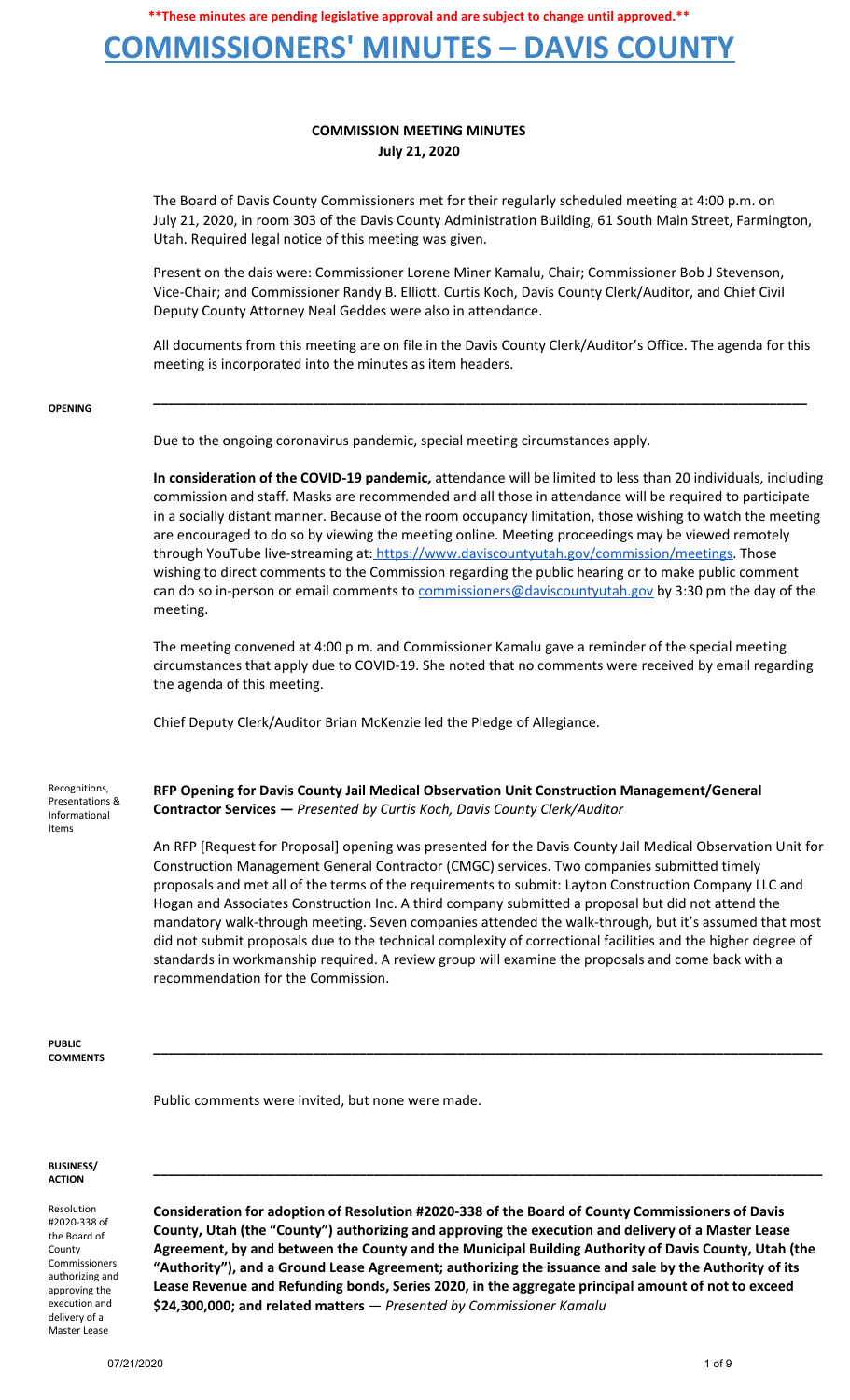### **COMMISSIONERS' MINUTES – DAVIS COUNTY**

Agreement, by and between the County and the Municipal Building Authority of Davis County, Utah, and a Ground Lease Agreement; authorizing the issuance and sale by the Authority of its Lease Revenue and Refunding bonds, Series 2020

Commissioners were asked to consider the adoption of a Resolution of the Board of County Commissioners of Davis County, Utah, authorizing and approving the execution and delivery of a Master Lease Agreement, by and between the County and the Municipal Building Authority of Davis County, Utah, and a Ground Lease Agreement; authorizing the issuance and sale by the Authority of its Lease Revenue and Refunding Bonds, Series 2020, in the aggregate principal amount of not to exceed \$24,300,000; and related matters.

Clerk/Auditor Curtis Koch explained that the Master Lease Agreement will envelope the [County Administration] campus. The County is refunding the bonds that funded the construction of the Davis County Administration Building and will add another \$7 million dollars to allow work on the historical Memorial Courthouse. The Master Lease Agreement has been set up between the County and the Municipal Building Authority. The process of bonding and securing bonds is moving forward, and it is hoped that those will be locked up by mid- to late-August to take advantage of historic lows in interest rates. There are opportunities for the County and it is in a good financial position to take advantage of those. It was noted that Randy Larson, the County's bond counsel with Gilmore Bell, was in attendance at the meeting. He and the Clerk/Auditor were willing to answer questions about this item or the next.

[The contract period is 07/21/2020 to 12/31/2020.] The amount is not to exceed \$24,300,000.

Motion to Adopt the Resolution of the Commission: Com. Elliott Seconded: Com. Stevenson All voted Aye

Commissioner Stevenson moved to recess out of Regular Commission Meeting and go into the Municipal Building Authority (MBA) Meeting. Commissioner Elliott seconded the motion. All voted Aye.

Resolution #2020-339 of the MBA for delivery of a Master Lease Agreement; authorizing the issuance and sale by the MBA of its Lease Revenue and Refunding bonds, Series 2020

**Resolution #2020-339 of the Municipal Building Authority of Davis County, Utah (the "Authority") authorizing and approving the execution and delivery of a Master Lease Agreement, by and between the** Authority and Davis County, Utah (the "County"); authorizing the issuance and sale by the Authority of its **Lease Revenue and Refunding bonds, Series 2020 (the "Bonds"), in the aggregate principal amount of not to exceed \$24,300,000; and related matters** — *Presented by Commissioner Kamalu*

In answer to a question about interest rates, Commissioners were informed that preliminary interest rates have been hovering just above two percent. The rate won't be known until actually going to market. At this point the projected savings is approximately \$1.6 million.

[The contract period is 07/21/2020 to 12/31/2020. The amount is not to exceed \$24,300,000.]

**PUBLIC HEARING**

The Public Hearing was declared open, and comment was invited. No comments were made.

A motion was made to close the Public Hearing and to approve the Resolution of the Municipal Building Authority of Davis County.

**\_\_\_\_\_\_\_\_\_\_\_\_\_\_\_\_\_\_\_\_\_\_\_\_\_\_\_\_\_\_\_\_\_\_\_\_\_\_\_\_\_\_\_\_\_\_\_\_\_\_\_\_\_\_\_\_\_\_\_\_\_\_\_\_\_\_\_\_\_\_\_\_\_\_\_\_\_\_\_\_\_\_\_\_\_\_\_**

Motion: Com. Stevenson Seconded: Com. Elliott All voted Aye

Commissioner Stevenson moved to go out of the Municipal Building Authority Meeting and back into the Regular Commission Meeting. Commissioner Elliott seconded the motion. All voted Aye.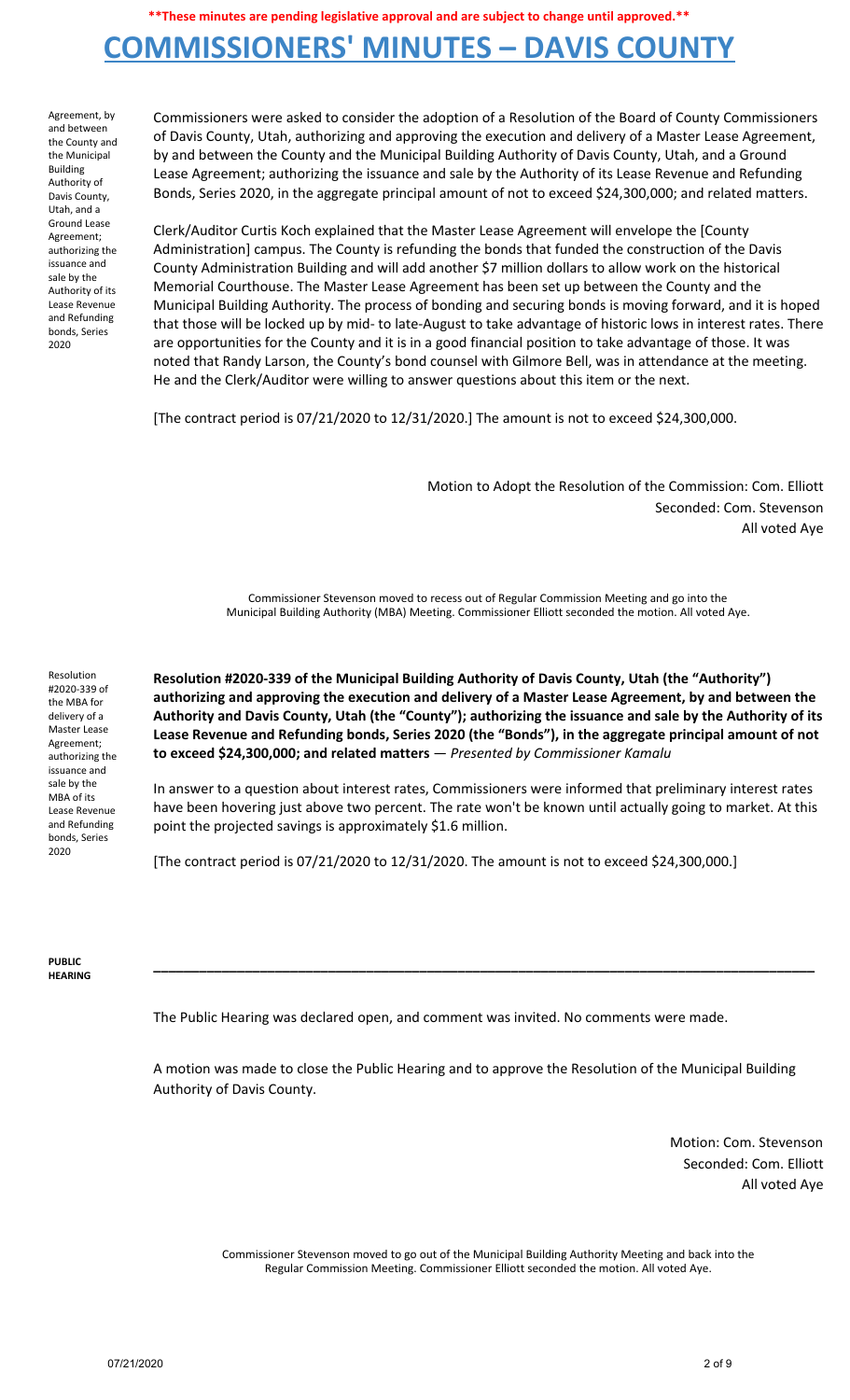# **COMMISSIONERS' MINUTES – DAVIS COUNTY**

Agreement #2020-340 with The Master's Touch for printing and electronic services for notices sent out by the Treasurer's **Office** 

**Agreement #2020-340 with The Master's Touch for printing and electronic services for notices sent out by the Treasurer's Office** — *Presented by Commissioner Kamalu and Davis County Treasurer Mark Altom*

An agreement with The Master's Touch was introduced. The agreement is for a new printing service contract that went through the Davis County RFP process and was awarded to The Master's Touch. The printing service contract is for property tax notice printing, for printing periodic delinquent notices as required by Utah law, and notifications to owners of properties that will be eligible to go to the next year's tax sale. The contract also provides services to send electronic tax notices to property owners who choose this option. The Master's Touch is in Spokane, Washington. Many printing options were considered within Utah, but the option for electronic tax notices could be a significant savings by eliminating postage expenses. More than half of the expense for each notice is for mail. The Master's Touch has a robust electronic notification process. Other Utah counties have been doing electronic notices with them since 2013. (In the future, the Clerk/Auditor's Office will be doing an RFP for printing services and may be able to "piggyback" for electronic notifications for valuation notices and tax notices; however, that is to be decided through the independent RFP process.) The Master's Touch not only had the electronic option but had the lowest cost of the four printers that sent RFPs, so the County is saving money from what was done in the past. Electronic notices will not be mandatory; the State of Utah made it an option a few years ago. Some counties have been creating their own systems, but this will be a very efficient way to do electronic notices as the County will not have to manage it yet will have the ability to look into the system. The contract period is 07/21/2020 to 02/15/2025. The estimated payable amount is \$16,678.98, which is based on estimated parcel counts.

**Agreement #2020-341 with Davis Technical College for distribution of CARES Act (Coronavirus Aid, Relief, and Economic Security) funds to mitigate the effects of public health emergencies due to COVID-19** —

An agreement with Davis Technical College was presented for the distribution of CARES (Coronavirus Aid, Relief, and Economic Security) funds to Davis Tech to mitigate the effects of the public health emergency due to COVID-19. Davis Tech is a leader among the tech colleges in Utah, and the CARES Act money can help people whose jobs are at risk during a soft economy to receive education and skills to get through the downturns. The contract period is 07/01/2020 to 11/30/2020. The payable amount is \$475,000.

Agreement #2020-341 with Davis Technical College for distribution of CARES Act funds to mitigate effects of public health emergencies due to COVID-19

*Presented by Commissioner Kamalu*

Agreement #2020-342 with On Pitch Performing Arts (OPPA!) for 2020 season sponsorship

Amendment #2018-81-B with Richter 7 for a branding refresh for the Davis County Tourism and Events Dept.

**Agreement #2020-342 with On Pitch Performing Arts (OPPA!) for 2020 season sponsorship** — *Presented by Commissioner Kamalu*

An agreement between Davis County Tourism and On Pitch Performing Arts (OPPA!), of Layton, was introduced. The agreement is for a 2020 season sponsorship. The contract period is 07/21/2020 to 12/31/2020. The payable amount is \$1,000.

**Amendment #2018-81-B with Richter 7 for outlining a branding refresh for the Davis County Tourism and Events Department** — *Presented by Commissioner Kamalu*

An amendment was introduced to a contract with Richter 7 outlining a branding refresh for the Tourism Department. The contract period is 07/21/2020 to 12/31/2020. The payable amount is \$20,000.

Approval #2020-343 of the Davis Council of Governments 2020 priority list of highway and public transit corridor preservation projects

**Approval #2020-343 of the the Davis Council of Governments (COG) 2020 priority list of highway and public transit corridor preservation projects per UCA 72-2-117.5(7)** — *Presented by Commissioner Kamalu*

Commissioners were asked to consider and approve the Davis Council of Governments (COG) 2020 priority list of highway and public transit corridor preservation projects per Utah Code Annotated §72-2-117.5(7). The process must be gone through every year for the preservation projects. All four of this year's projects are involved with the West Davis Highway, which will start next spring. The contract period is 01/01/2020 to 12/31/2020. There is no financial information with this item.

Finalization of Quitclaim Deed #2020-344

**Finalization of Quitclaim Deed #2020-344 with Falcon Hill Development LLC for parcel of surplus tax sale property Tax ID 13-077-0020** — *Presented by Commissioner Kamalu*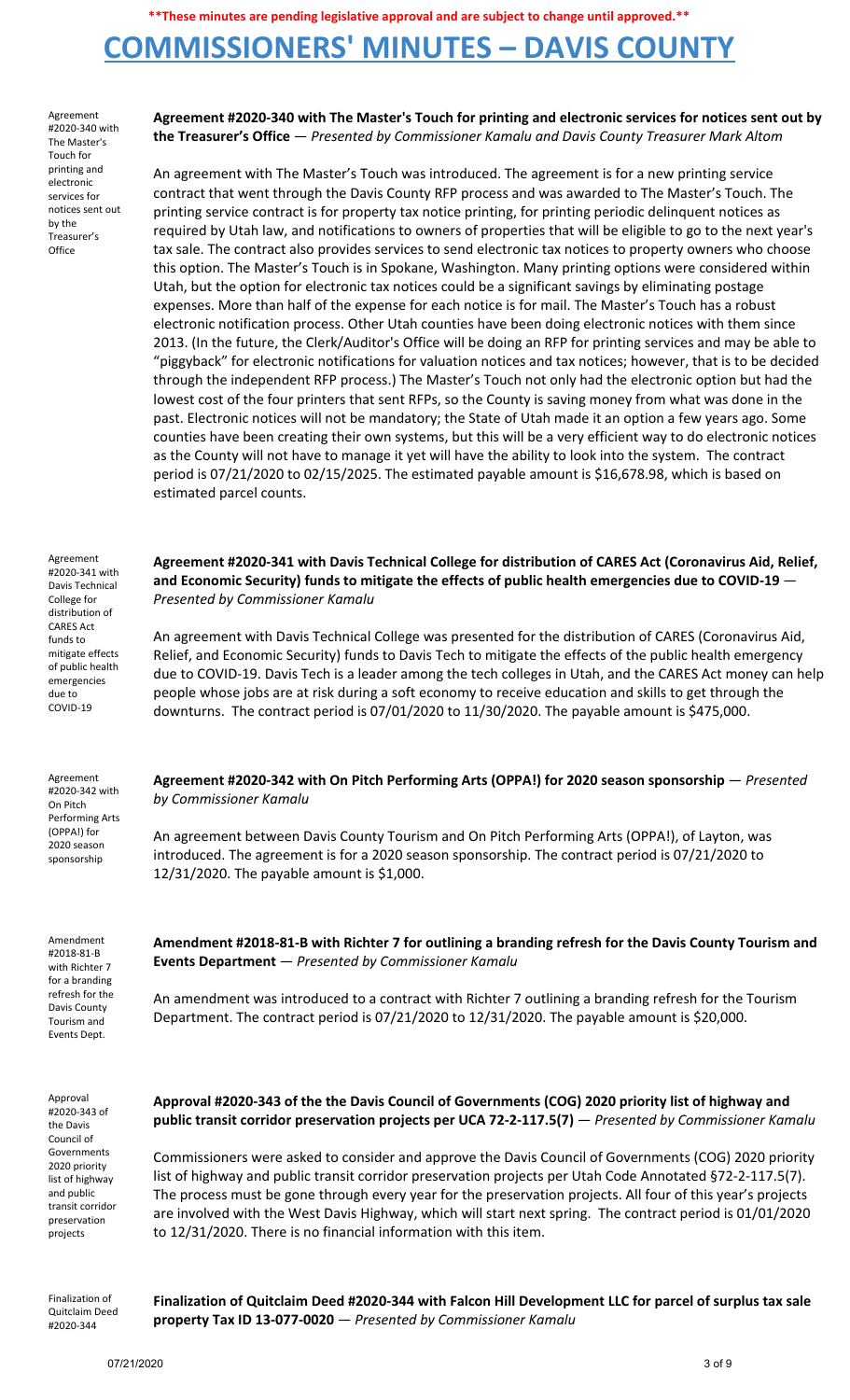## **COMMISSIONERS' MINUTES – DAVIS COUNTY**

with Falcon Hill Development LLC for parcel of surplus tax sale property Tax ID 13-077-0020

The finalization of a Quitclaim Deed with Falcon Hill Development LLC was presented for a parcel of surplus tax sale property with the Tax ID of 13-077-0020. This deal was put together with Davis County in 1959, on a tax sale for \$9.03. There are no beginning or ending dates associated with the item. The receivable amount is \$209.03.

Subgrantee agreement #2020-345 with Family Connection Center dba Open Doors for SSBG FY20-21 funding for crisis nursery services

**Subgrantee agreement #2020-345 with Family Connection Center dba Open Doors for Social Services Block Grant (SSBG) FY20-21 funding for crisis nursery services** — *Presented by Commissioner Kamalu*

A subgrantee agreement with the Family Connection Center, doing business as Open Doors, was presented. The agreement is for Social Services Block Grant (SSBG) Fiscal Year 20-21 funding for crisis nursery services. Gratitude was expressed for the County's partnership with Open Doors, particularly through the pandemic. Commissioners learned, in an Emergency Operations Committee policy meeting, that individuals have been at Open Doors almost every week now that they're helping those who have either tested positive, or need to isolate or quarantine if someone in the family or household is tested, and they do not have a place to go. The contract period is 07/01/2020 to 06/30/2021. The payable amount is \$30,000.

Subgrantee agreement #2020-346 with PARC Community Partnership Foundation for SSBG FY20-21 for funding vocational case management services

Agreement #2020-347 with Utah Dept. of Human Services, Div. of Aging and Adult Services for Medicaid Aging Waiver pass-through stating general provisions, etc.

**Subgrantee agreement #2020-346 with PARC Community Partnership Foundation for Social Services Block Grant (SSBG) FY20-21 funding for vocational case management services** — *Presented by Commissioner Kamalu*

A subgrantee agreement with Pioneer Adult Rehabilitation Center (PARC) Community Partnership Foundation was presented. PARC helps local citizens who have various disabilities gain the skills they need to be employed and productive. The agreement is for Social Services Block Grant (SSBG) Fiscal Year 20-21 funding for vocational case management services. The contract period is 07/01/2020 to 06/30/2021. The payable amount is \$45,000.

**Agreement #2020-347 with the Utah Dept. of Human Services, Div. of Aging and Adult Services, for Medicaid Aging Waiver pass-through stating general provisions, client related requirements, performance measurement and monitoring, payment terms and billing, applicable laws and requirements, recordkeeping, reporting requirements and indemnification** — *Presented by Commissioner Kamalu*

An agreement with the Utah Department of Human Services, Division of Aging and Adult Services, was introduced. The agreement is the Medicaid Aging Waiver pass-through stating general provisions, client-related requirements, performance measurement and monitoring, payment terms and billing, applicable laws and requirements, recordkeeping, reporting requirements and indemnification. The contract period is 07/01/2020 to 06/30/2025. It is a pass-through and there is no financial information.

Summary List #2020-348 of Legacy Events Center space rental agreements, July 13, 2020

**Summary List #2020-348 of Legacy Events Center space rental agreements, July 13, 2020** — *Presented by Commissioner Kamalu*

A summary list of Legacy Events Center space rental agreements was presented. The list, dated July 13, 2020, includes 13 agreements with multiple contracting entities. The contract periods range from 05/30/2020 to 07/09/2020. The total receivable amount is \$2,530.67.

Summary List #2020-349 of Legacy Events Center space rental agreements, July 14, 2020

**Summary List #2020-349 of Legacy Events Center space rental agreements, July 14, 2020** — *Presented by Commissioner Kamalu*

A summary list of Legacy Event Center space rental agreements, dated July 14, 2020, was introduced. The list includes 11 agreements with multiple contracting entities. The contract periods range from 06/18/2020 to 04/28/2021. The total receivable amount is \$4,978.26.

Summary List #2020-350 of Legacy Events Center space rental agreements,

**Summary List #2020-350 of Legacy Events Center space rental agreements, July 15, 2020** — *Presented by Commissioner Kamalu*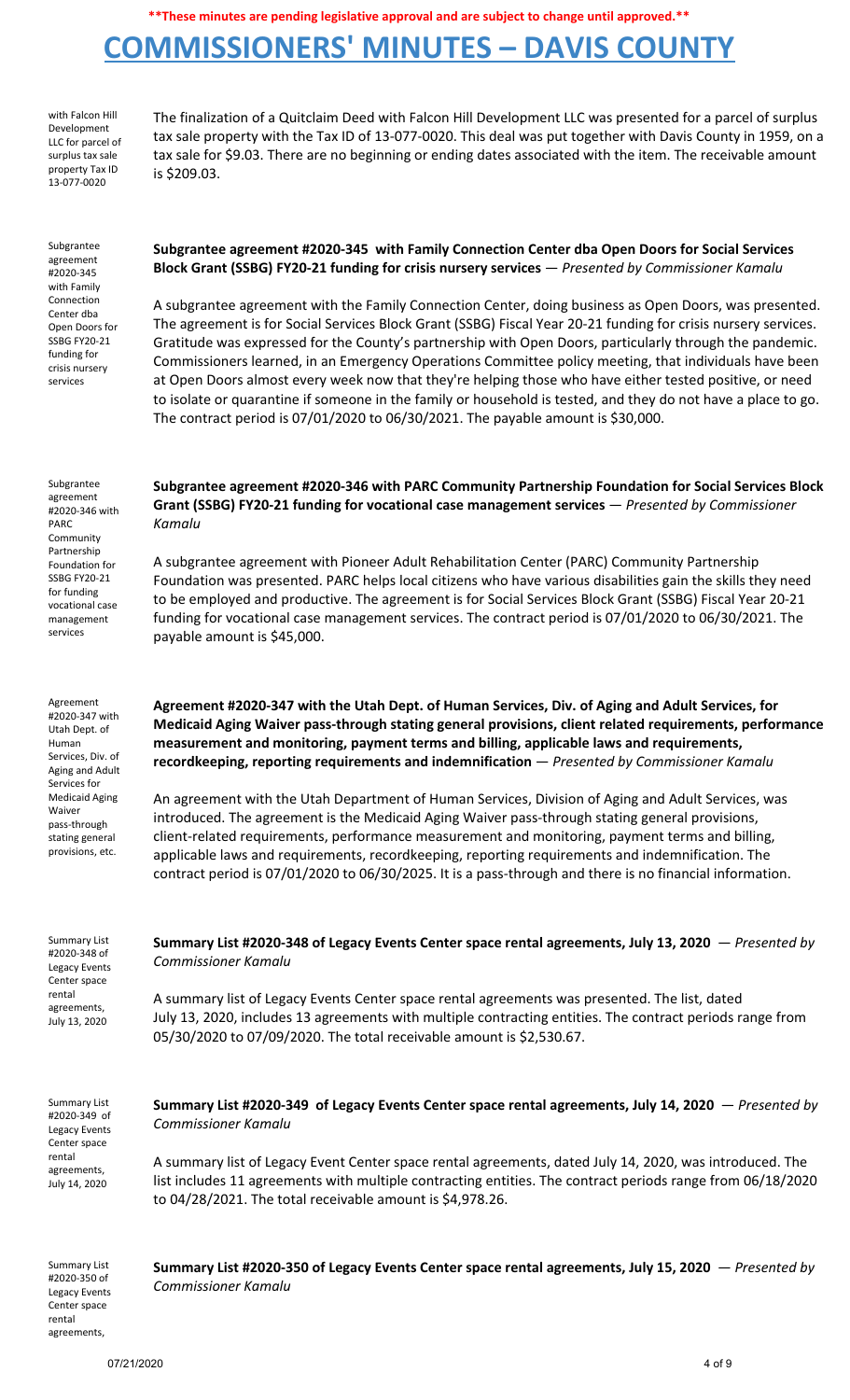# **COMMISSIONERS' MINUTES – DAVIS COUNTY**

July 15, 2020 A third summary list of Legacy Events Center space rental agreements was presented. Dated July 15, 2020, the list includes five agreements with multiple entities. The contract periods range from 06/19/2020 to 07/18/2020. The total receivable amount is \$1,022.36.

Agreement #2020-351 with USA Wrestling Utah for Intermountain Warriors Challenge Regional Wrestling Tournament

Agreement #2020-352 with Rocky Mountain Asphalt Rejuvenation for parking lot preventative maintenance

Temporary Lease Agreement #2020-353 with 3482, Inc. for use of South Davis Branch Library premises for motion picture production

Change Order #2020-115-B with Rocmont Industrial Corporation for Memorial Courthouse and Campus Hazardous Material Abatement Project

**Agreement #2020-351 with USA Wrestling Utah for the Intermountain Warriors Challenge Regional Wrestling Tournament to be held at the Legacy Events Center** — *Presented by Commissioner Kamalu*

An agreement with USA Wrestling Utah was presented for the Intermountain Warriors Challenge Regional Wrestling Tournament. The tournament was previously held in Idaho and will now be held in Davis County. The event will bring in 800 kids from Idaho, Nevada, and Montana to compete, as well as Utah kids. The contract period is 03/10/2021 to 03/13/2021. The receivable amount is \$4,341.65.

**Agreement #2020-352 with Rocky Mountain Asphalt Rejuvenation for parking lot preventative maintenance at the Central Davis Senior Center** — *Presented by Commissioner Kamalu*

An agreement with Rocky Mountain Asphalt Rejuvenation was presented for preventative maintenance of the parking lot at the Central Davis Senior Center. No contract period was given. The payable amount is \$4,407.87.

**Temporary Lease Agreement #2020-353 with 3482, Inc. for use of South Davis Branch Library premises for motion picture production** — *Presented by Commissioner Kamalu*

A temporary lease agreement with 3482, Incorporated was introduced. The agreement is for on-location filming at the [South Branch] Library for a Hallmark movie. The Library and the Community and Economic Development Department took part in negotiations, and the County's Facilities Management department will help as needed during the filming. Proceeds that come to the County will be given to that particular branch, in Bountiful, for improvements to the library. Patrons who normally go to that library will be notified in advance that there will be a short time when they will go to a different library if they have a need of in-person library services on that particular day. The contract period is 07/22/2020 to 07/27/2020. The receivable amount is \$8,500.

**Change Order #2020-115-B with Rocmont Industrial Corporation for additional wall system installed on hazardous flooring material that needs to be removed on the Memorial Courthouse and Campus Hazardous Material Abatement Project** — *Presented by Commissioner Kamalu*

A Change Order with Rocmont Industrial Corporation was presented for an additional wall system installed on hazardous flooring material that needs to be removed on the Memorial Courthouse and the Campus Hazardous Material Abatement Project. No contract period was given. The payable amount is \$8,700.

Ratification of Agreement #2020-354 with Priority Dispatch for software

**Ratification of Agreement #2020-354 with Priority Dispatch for software allowing dispatchers to prioritize emergency calls** — *Presented by Commissioner Kamalu*

Commissioners were asked to ratify an agreement with Priority Dispatch for software that allows dispatchers to prioritize emergency calls. The contract period is 12/01/2020 to 11/30/2023. The payable amount is \$7,200 per year.

Amendment #2019-465-A **Amendment #2019-465-A with Fruit Heights City to extend law enforcement services for one year** — *Presented by Commissioner Kamalu*

An amendment to a contract with Fruit Heights City, for law enforcement services, was presented to extend the terms set forth in the previous agreement for one more year. The contract period is 07/01/2020 to 06/30/2021. The receivable amount is \$197,100.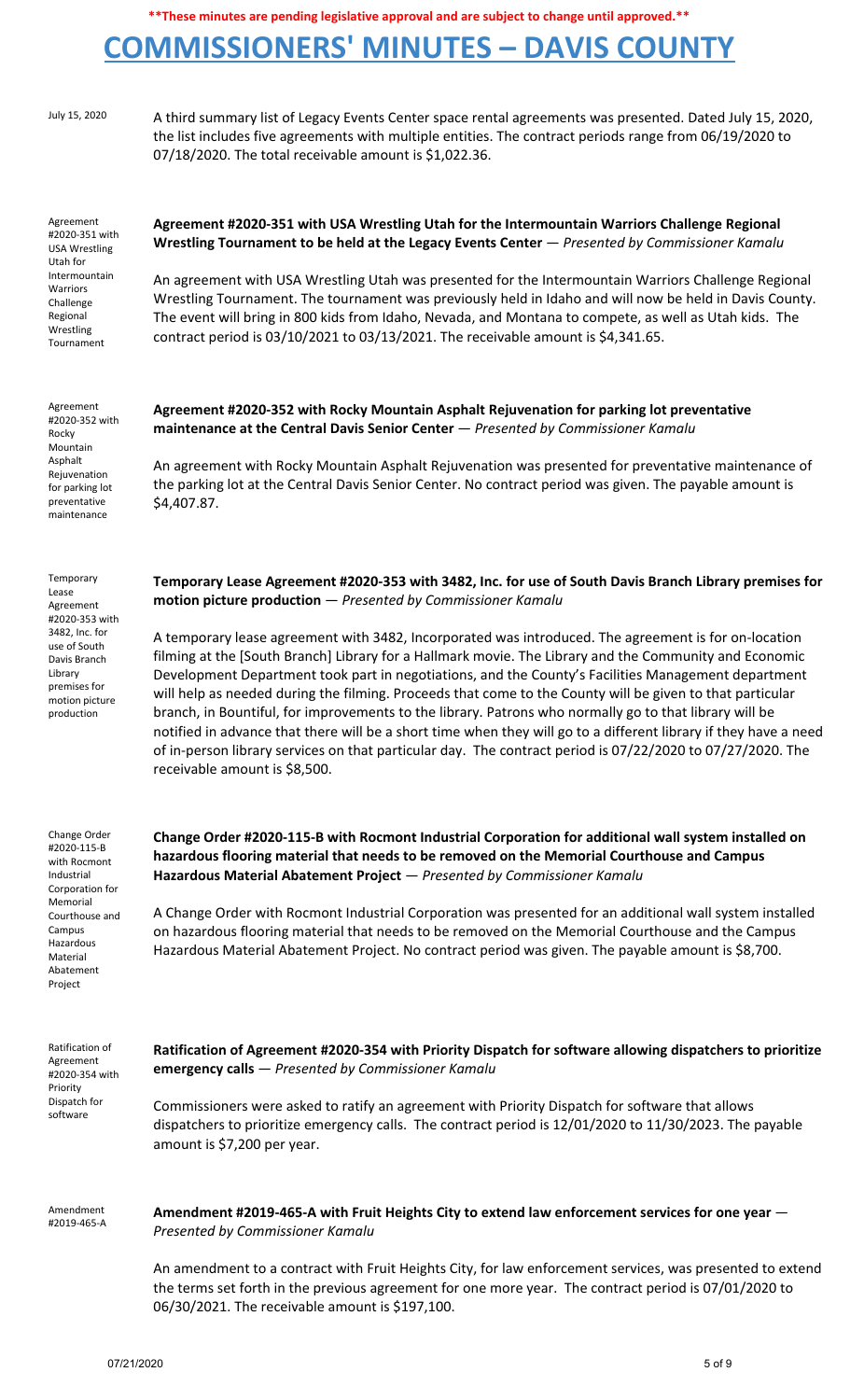# **COMMISSIONERS' MINUTES – DAVIS COUNTY**

| Training<br>Reimbursement<br>Agreement<br>#2020-355 with<br>Jacqueline<br>Nicole Chlarson | Training Reimbursement Agreement #2020-355 with Jacqueline Nicole Chlarson for special functions and<br>basic corrections academy, plus wages and benefits - Presented by Commissioner Kamalu                                                                              |
|-------------------------------------------------------------------------------------------|----------------------------------------------------------------------------------------------------------------------------------------------------------------------------------------------------------------------------------------------------------------------------|
|                                                                                           | A training reimbursement agreement with Jacqueline Nicole Chlarson was presented. The agreement is for<br>special functions and basic corrections academy, plus wages and benefits. The contract period is<br>07/28/2020 to 07/28/2022. The receivable amount is \$13,598. |
| Training<br>Reimbursement<br>Agreement<br>#2020-356 with<br><b>Wade Gregory</b><br>French | Training Reimbursement Agreement #2020-356 with Wade Gregory French for benefits, wages and<br>training costs for Special Functions and Basic Corrections - Presented by Commissioner Kamalu                                                                               |
|                                                                                           | A training reimbursement agreement with Wade Gregory French was presented for benefits, wages and<br>training costs for special functions and basic corrections training. The contract period is 06/26/2020 to<br>06/26/2022. The receivable amount is \$13,518.           |
| Training<br>Reimbursement<br>Agreement<br>#2020-357 with<br>Jacob Burton<br>Smith         | Training Reimbursement Agreement #2020-357 with Jacob Burton Smith for special functions and basic<br>corrections academy, wages and benefits - Presented by Commissioner Kamalu                                                                                           |
|                                                                                           | A training reimbursement agreement with Jacob Burton Smith was presented. The agreement is for special<br>functions and basic corrections academy, wages and benefits. The contract period is 07/21/2020 to<br>07/21/2022. The receivable amount is \$13,518.              |

Motion to Approve Remaining Business and Action Items: Com. Elliott Seconded: Com. Stevenson All voted Aye

Commissioner Elliott motioned to recess to the Board of Canvass. Commissioner Stevenson seconded the motion. All voted Aye.

Approval of the 2020 Primary Election Canvass

#### **Approval of the 2020 Primary Election Canvass** — *Presented by Chief Deputy Clerk/Auditor Brian McKenzie*

Chief Deputy Clerk/Auditor Brian McKenzie expressed his appreciation to Lori Schiess and Shelly Jackson, who accompanied him to the Commission Meeting and play critical roles in the County's Elections division. Lori heads up by-mail ballot processing and manages the temporary staff, including the recruiting and supervision of that process. Shelly is key in helping manage voter registration and the front office of the Clerk's office as well as ballot programming and tabulation. Gratitude was expressed for everyone involved in the election, from the other great members of the team who are dedicated professionals in this field to other departments. The Legacy Events Center Team was recognized for going above and beyond to make accommodations for the effort to conduct the County's first-ever drive-through voting, and the Sheriff's Department for providing security and traffic control.

Commissioners were presented with reports of the canvass and an audit that was conducted of the election as required by State statute and executive orders. *See Attachments A1-A8.*

In the audit, 580 ballots were selected by the Lieutenant Governor's office to be reviewed and hand-counted to verify that the tabulation matched the electronic tabulation. In addition, 582 ballots were reviewed for signature affidavits as an additional check to verify that they were matches to the voters' signatures. During that audit, there were no discrepancies identified and all results matched what was electronically tabulated. The audit was conducted beginning on July 2 and finished up on July 6.

There were 71,327 ballots cast, which is 43.93 percent of the eligible voters that were able to participate in this election. Eligible voters included the County's registered voters affiliated Republican, those that were affiliated as Unaffiliated, and those affiliated with the Democratic Party in the First Congressional District. Other voters were not included in these totals because they were not eligible to participate in this election.

The number of votes for each candidate was read from the Summary Results Report for the 2020 Primary Election (see Attachments A4-A6).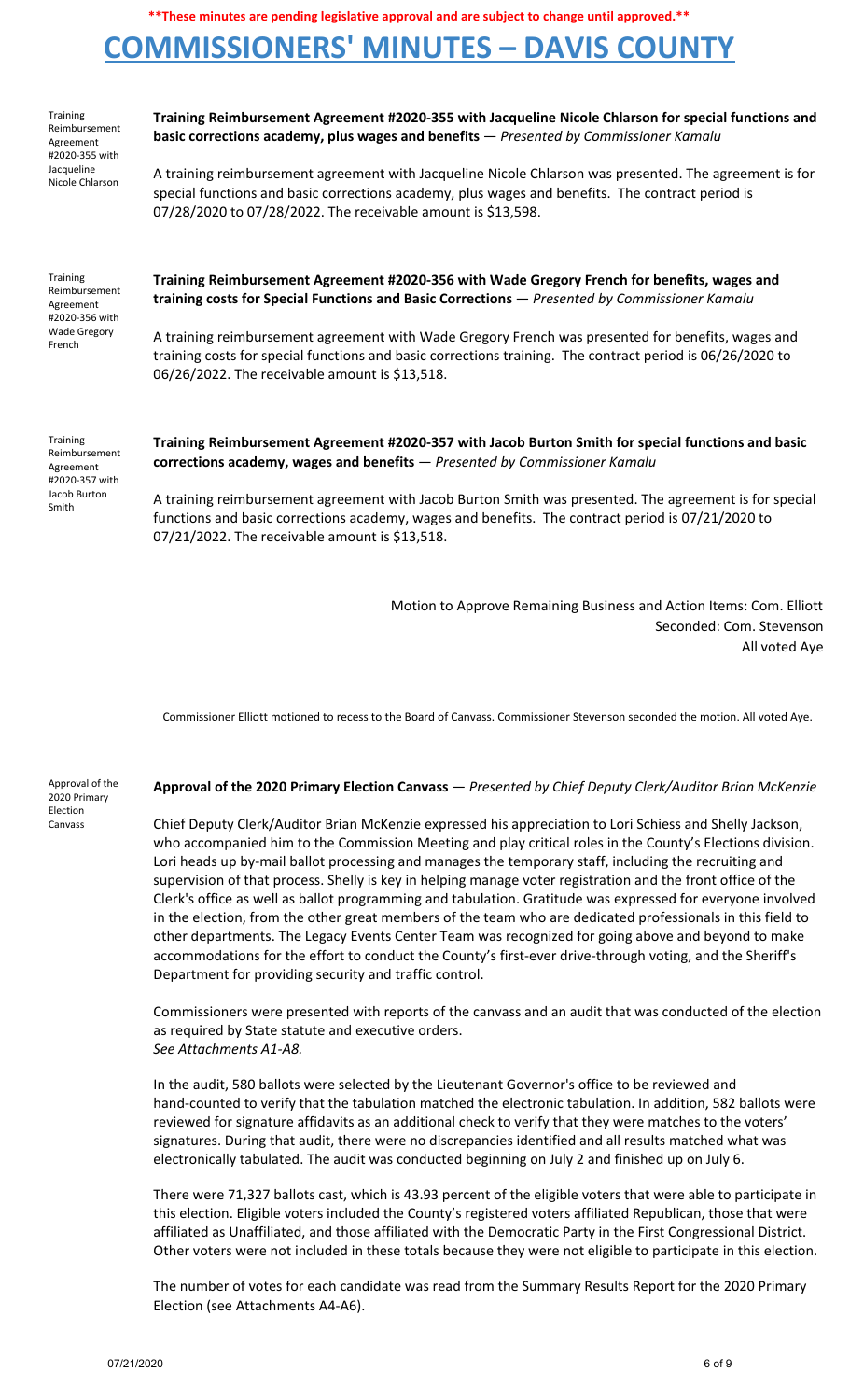### **COMMISSIONERS' MINUTES – DAVIS COUNTY**

An explanation was given of the report document listing the total number of ballots not counted with the reasons identified. There were 849 by-mail ballots not counted and 25 provisional ballots not counted, for a total of 874 ballots that were not counted for various reasons including lack of identification, signatures not matching, or too late. Ballots not counted because the voter is deceased include situations such as a voter returning the ballot but passing away by the time it gets to the County, at which point their record gets removed from the voter database prior to that ballot being counted, or a family member returning the unsigned envelope with a written note on the envelope that the voter is deceased. Because it was received back the County can't count it but must account for it. "Not Timely" ballots were those postmarked after Election Day. "No Proof of Identity" could be caused by one of two scenarios – some of those could be provisional voters, who are required to provide identity and proof of residency, others would be first-time registered voters who are required to show ID when voting by mail their first time. The County provides a notification with their ballot that ID is required; if they do not send it back the County tries to correct that with notification of the voter. Ultimately, these voters did not correct that proof of residency. In the State of Utah, there is a very extensive list of what you can use for proof of identity and residency. A utility bill is the most common, but it could be a rental agreement, a pay stub from your employer, or any number of things that have your name and address on it. Regarding a person who had already voted, one possible scenario is that the County sent them a ballot and they changed their party and qualified for another ballot, so two ballots were sent out to that voter and they sent both of them back when they should only send one; clearly, the County can't count that. Another scenario is they've voted in one primary election for one party and then showed up at the polling location and wanted to vote for the other party. They are allowed to vote, but only one ballot can be counted.

Commissioners commented that the Davis County Elections team is very highly respected all over the State and this year, particularly, was a good example of why. The team's ability to promote people registering, giving everyone that opportunity to vote and to have all the votes that are cast according to the rules be counted, and to do so during a pandemic with an interesting accommodation with the drive-through and drop-off was fascinating to watch. It was well done and with cooperation of other departments. It was noted that an article in the Davis Clipper about the election was an accurate and good showcase for citizens to be able to trust the elections in this County.

A motion was made to approve the Board of Canvass, and to accept the results as presented and declare nominated those candidates within our jurisdiction.

> Motion: Com. Stevenson Seconded: Com. Elliott All voted Aye

Commissioner Elliott moved to recess to the Board of Equalization. Commissioner Stevenson seconded the motion. All voted Aye.

**\_\_\_\_\_\_\_\_\_\_\_\_\_\_\_\_\_\_\_\_\_\_\_\_\_\_\_\_\_\_\_\_\_\_\_\_\_\_\_\_\_\_\_\_\_\_\_\_\_\_\_\_\_\_\_\_\_\_\_\_\_\_\_\_\_\_\_\_\_\_\_\_\_\_\_\_\_\_\_\_\_\_\_\_\_\_\_\_**

**BOARD OF EQUALIZATION**

Property Tax Register

Property Tax Register matters were presented by Curtis Koch, Davis County Clerk/Auditor, as follows:

### **Auditor's Adjustments**

- A report for Greenbelt Appeals that are recommended to be approved, totaling \$21,046.09
- Two Veteran Tax Exemption Abatements for the year 2019
- **Assessor's Adjustments**
- Personal Property Penalty Waivers, applications with recommendation for approval, of \$680.75.

Motion to Approve: Com. Elliott Seconded: Com. Stevenson All voted Aye

Commissioner Elliott moved to reconvene the Commission Meeting. Commissioner Stevenson seconded the motion. All voted Aye.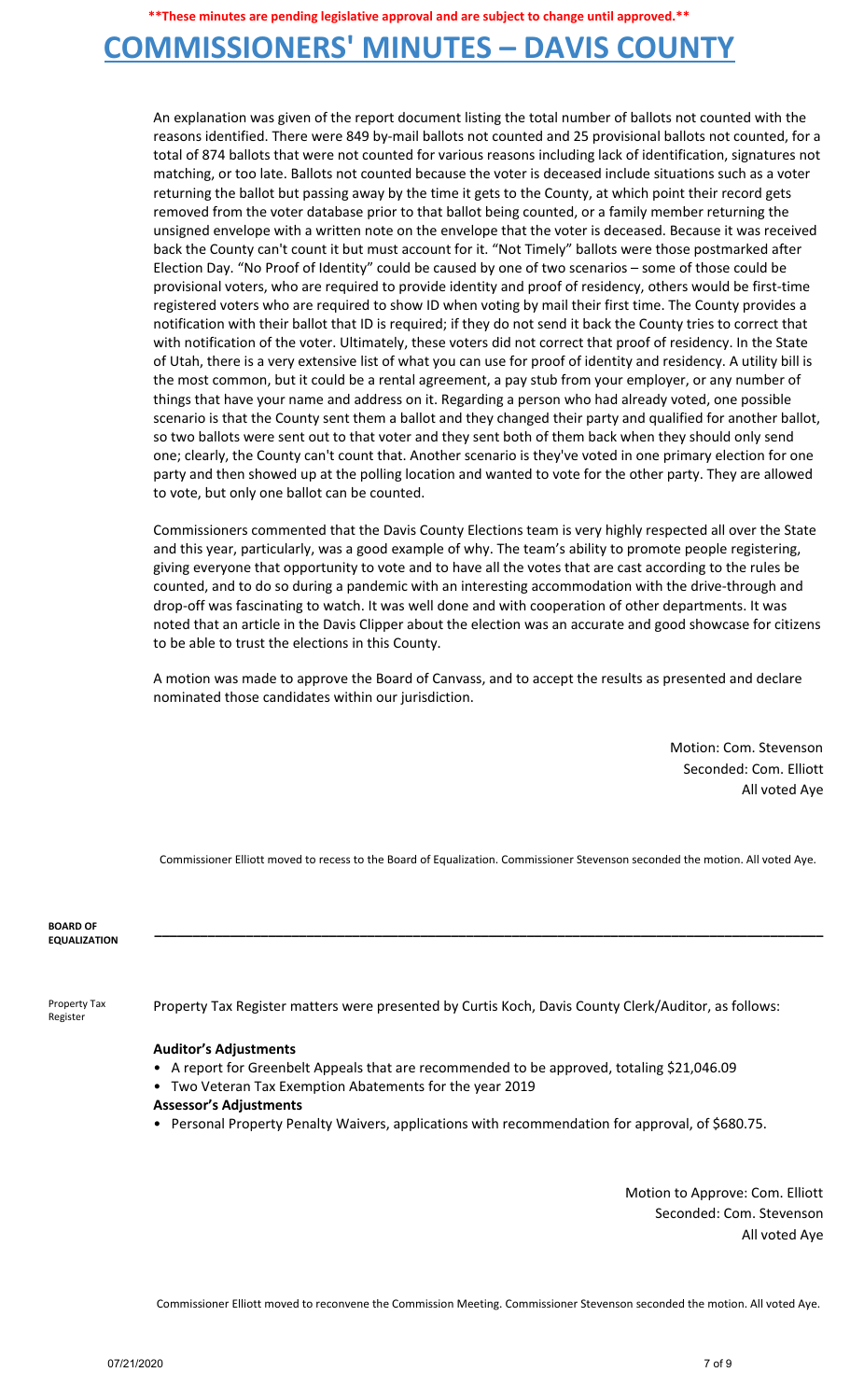### **COMMISSIONERS' MINUTES – DAVIS COUNTY**

**CONSENT ITEMS**

Check Registers **Check Registers**

Check Registers were approved.

Motion to Approve: Com. Stevenson Seconded: Com. Elliott All voted Aye

Indigent Hardship Abatement Register

#### **Indigent Hardship Register**

A motion was made to hold a hearing for the Indigent Abatement Registers, for those who are seeking abatements.

**\_\_\_\_\_\_\_\_\_\_\_\_\_\_\_\_\_\_\_\_\_\_\_\_\_\_\_\_\_\_\_\_\_\_\_\_\_\_\_\_\_\_\_\_\_\_\_\_\_\_\_\_\_\_\_\_\_\_\_\_\_\_\_\_\_\_\_\_\_\_\_\_\_\_\_\_\_\_\_\_\_\_\_\_\_\_\_\_**

Motion to Approve: Com. Elliott Seconded: Com. Stevenson All voted Aye

#### **Meeting Minutes**

Commission Meeting Minutes

Meeting Minutes for June 16, 2020, June 23, 2020, and June 30, 2020, were presented for approval.

Motion to Approve: Com. Stevenson Seconded: Com. Elliott All voted Aye

**COMMISSION COMMENTS**

> **Commissioner Elliott** again thanked Brian McKenzie and his team. Brian is very passionate about elections, and he and his team have been diligently working hard through technology transitions. The County has gone from one system to a new system, and they've been able to roll out elections smoothly and get results out in a timely manner.

> **\_\_\_\_\_\_\_\_\_\_\_\_\_\_\_\_\_\_\_\_\_\_\_\_\_\_\_\_\_\_\_\_\_\_\_\_\_\_\_\_\_\_\_\_\_\_\_\_\_\_\_\_\_\_\_\_\_\_\_\_\_\_\_\_\_\_\_\_\_\_\_\_\_\_\_\_\_\_\_\_\_\_\_\_\_\_\_\_**

**Commissioner Stevenson** echoed Commissioner Elliot's appreciation for the Elections team. He hopes that, after getting through this fall, the County won't have to deal with elections in the way it did this year ever again.

**Commissioner Kamalu** said she has toured the area where mail-in ballots come in and watched them be processed. She appreciates that the County invites people to come and see for themselves as it is a confidence-boosting experience to see how careful that process is.

Commissioner Kamalu said Commissioners were asked a question at the end of the press conference held on Friday, July 17, 2020, regarding the Davis County Health Directive that started that day and continues for the next few weeks. She wanted to more succinctly answer, in Commission Meeting, why Davis County has not yet mandated masks or cloth face coverings. The reasons come from the [COVID-19] Policy Team, the Commissioners, the County Health Officer, and the mayors and managers from the 15 cities in the County. The entire group has been working throughout the pandemic, and will continue to work together, for the benefit of County citizens. Five reasons for not issuing a mask mandate are:

1. Each Health District is unique. Davis County's COVID-19 data and level of tourism is not the same as the three jurisdictions that have mandated it so far.

2. We are following our own data very closely and are very hopeful that Friday's directive will be taken seriously by individuals, families, and businesses.

3. Businesses have been stepping up in their mask requirements. It's appreciated that stores – the big box retailers and locally-owned establishments throughout Davis County –are striving to make their business environments low-risk for customers and employees, and that absolutely helps with consumer confidence.